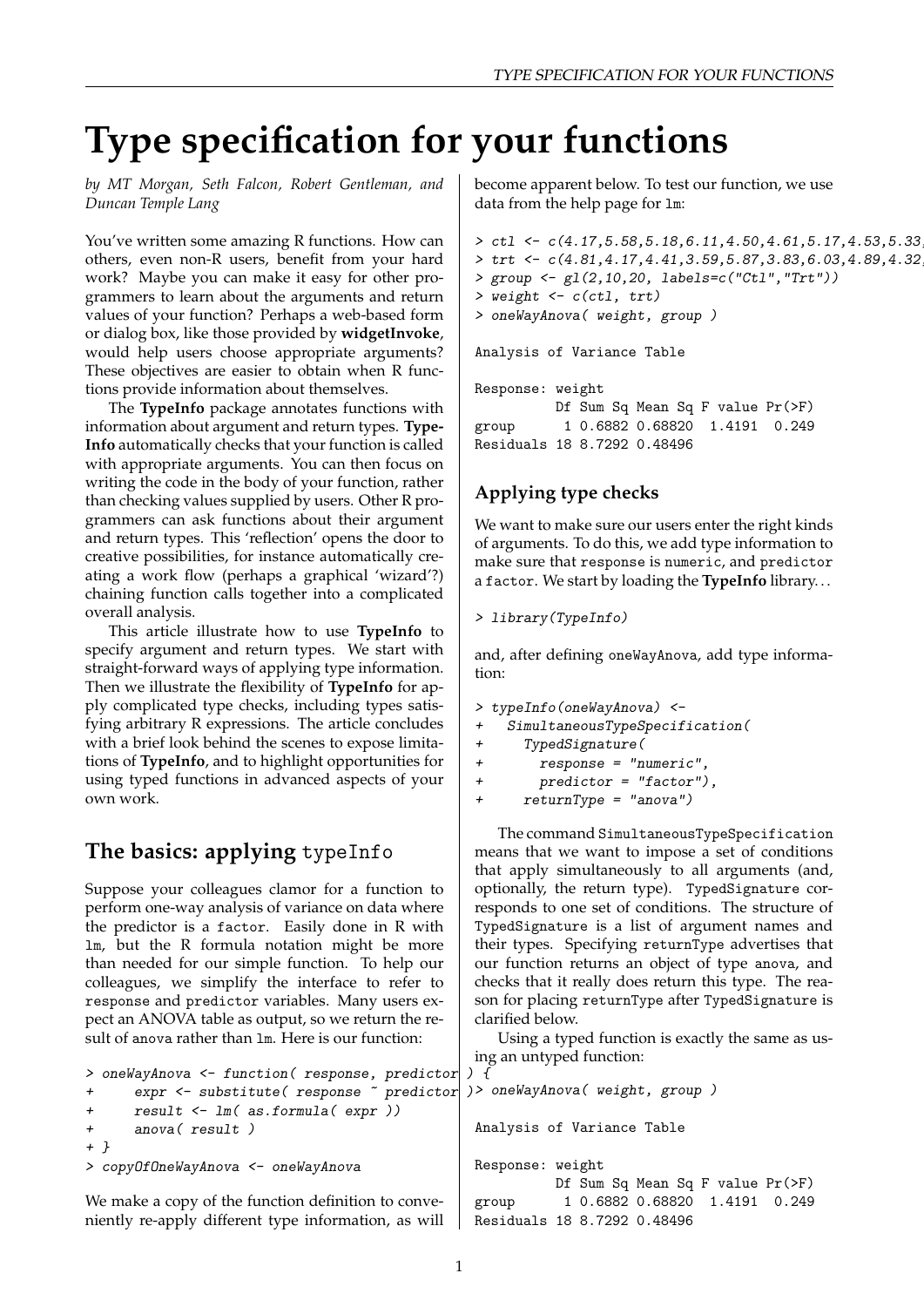> typeInfo(oneWayAnova)

```
An object of class "SimultaneousTypeSpecification"
[[1]]
An object of class "TypedSignature"
[[1]]
An object of class "InheritsTypeTest"
[1] "numeric"
[[2]]
An object of class "InheritsTypeTest"
[1] "factor"
Slot "returnType":
An object of class "InheritsTypeTest"
[1] NA
Slot "returnType":
An object of class "InheritsTypeTest"
[1] "anova"
> ngroup <- as.numeric( group )
> res <-+ tryCatch(oneWayAnova( weight, ngroup ),
+ error=function(err) {
+ cat("Error:",
+ conditionMessage(err), "\n")
+ })
Error: TypeInfo could not match signature.
Supplied arguments and their types:
 response: numeric
 predictor: numeric
Available signature(s):
  [SimultaneousTypeSpecification]
   [TypedSignature]
     response: is(response, c('numeric')) [InheritsTypeTest]
     predictor: is(predictor, c('factor')) [InheritsTypeTest]
   returnType: is(returnType, c('anova')) [InheritsTypeTest]
```
<span id="page-1-0"></span>Figure 1: Finding out about type information, and the informative consequences of supplying incorrect arguments.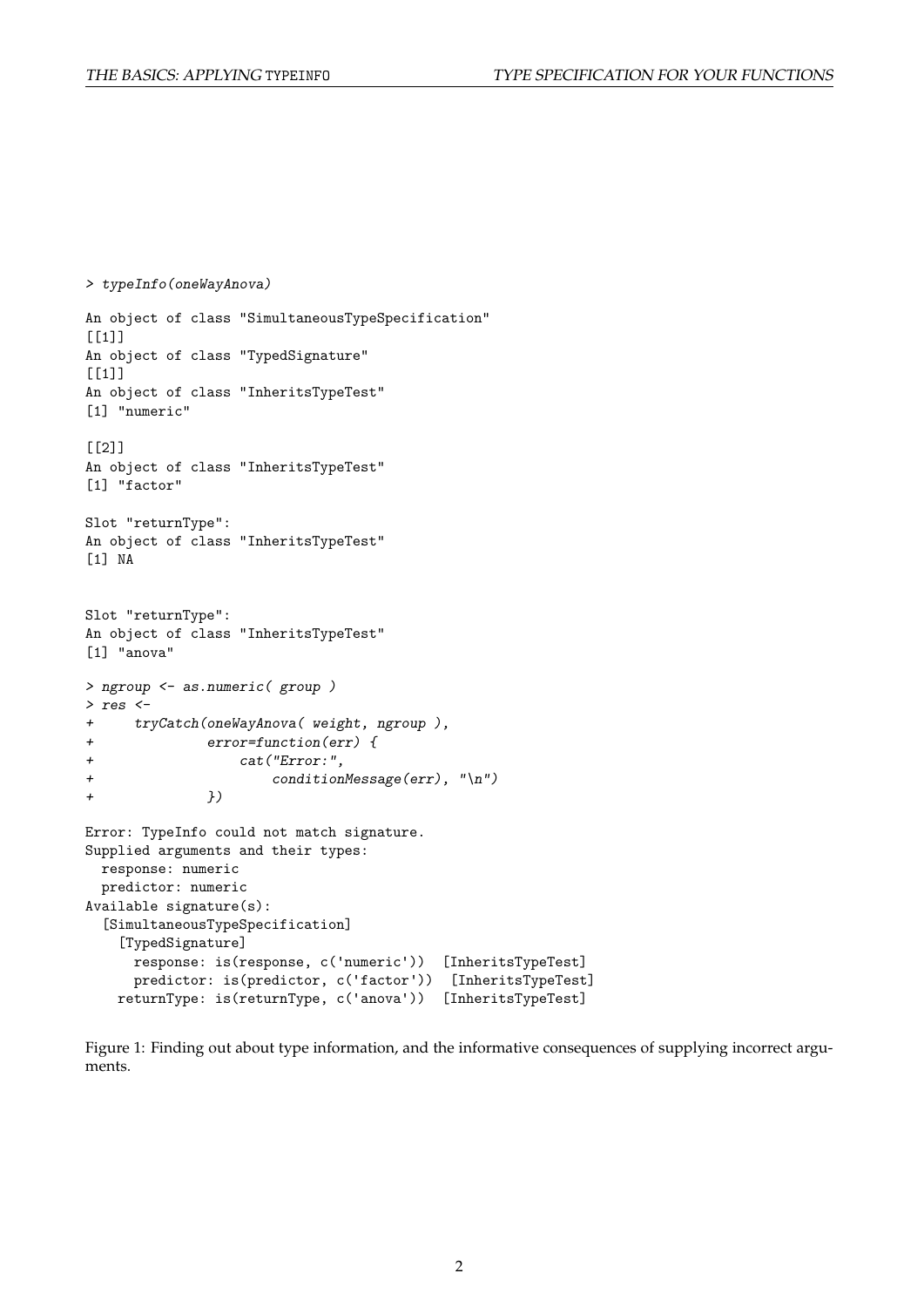#### **Finding out about type information**

Once applied, functions can be queried with typeInfo.

> typeInfo(oneWayAnova)

The output, in Figure [1,](#page-1-0) illustrates how type information is stored. typeInfo returns an object of class SimultaneousTypeSpecification. The object contains a list of objects of class TypedSignature, and a returnType slot. Each TypedSignature is a list with entries for each element with type specification.

The information returned from typeInfo provides useful information as-is. It can also be parsed by computer code to provide information useful in creation of graphical widgets or other interfaces.

#### **Incorrect arguments**

When the user supplies incorrect data, e.g., representing the predictor as numeric rather than factor

```
> ngroup <- as.numeric( group )
> res <- try( oneWayAnova( weight, ngroup ))
```
**TypeInfo** intervenes with the error show in Figure [1.](#page-1-0) Providing **TypeInfo** is helpful, as our user might otherwise have performed a linear regression rather than fixed-effects ANOVA.

#### **Elaborating on type signatures**

We might decide that, for our purposes, the predictor can be either factor or numeric. We change the SimultaneousTypeSpecification to include another TypedSignature (re-applying typeInfo does *not* automatically overwrite previous type specifications, so we must use typeInfo on a fresh version of oneWayAnova):

```
> oneWayAnova <- copyOfOneWayAnova
```

```
> typeInfo(oneWayAnova) <-
```

```
+ SimultaneousTypeSpecification(
```

```
+ TypedSignature(
```

```
+ response = "numeric",
+ predictor = "factor"),
```

```
+ TypedSignature(
```

```
+ response = "numeric",
```

```
+ predictor = "numeric"),
```

```
returnType = "anova")
```
This starts to show the flexibility of **Type-Info**. SimultaneousTypeSpecification allows for more than one TypedSignature. At least one of the TypedSignatures must be correct for the function to be evaluated. Conceptually, SimultaneousTypeSpecification performs a logical OR operation across the TypedSignatures. On the other hand, each TypedSignature specifies conditions that must all apply. TypedSignature performs a logical AND on its elements. In the example here, regardless of argument type, the function returns an object of class anova.

# **Flexible TypeInfo**

The presentation so far emphasizes the sort of basic type specification that is likely to be most useful when making R functions available to other programming languages. **TypeInfo** offers a range of methods for validating type that can be very useful for R programmers, but that employ concepts not readily translated into other languages. A sampling of these are presented here, along with additional detail about the application of type specification .

#### InheritsTypeTest

Notice in the example above that arguments are labeled with character strings of type names. A type specification of class character corresponds to an InheritsTypeTest, as indicated explicitly for the returnType specification. An InheritsTypeTest requires that the object belong to, or extends, the specified class. For instance, the values passed to the function in the response variable must return TRUE from the test is(response, "numeric"). Because of this, oneWayAnova works with response as either numeric or integer.

```
> iweight <- as.integer( weight )
> oneWayAnova( iweight, group )
```
Analysis of Variance Table

Response: iweight Df Sum Sq Mean Sq F value Pr(>F) group 1 1.8 1.80000 2.9455 0.1033 Residuals 18 11.0 0.61111

#### StrictIsTypeTest **and** DynamicTypeTest

What other ways does **TypeInfo** offer to specify type? StrictIsTypeTest requires an exact match between the class of an object and the specified class(es). To specifying a strict match for response and returnValue, but an inherited match for predictor, write

- > oneWayAnova <- copyOfOneWayAnova
- > typeInfo(oneWayAnova) <-
- SimultaneousTypeSpecification(
- + TypedSignature(
- + response = StrictIsTypeTest("numeric"),
- + predictor = InheritsTypeTest("factor")),
- + returnType = StrictIsTypeTest("anova"))
- > oneWayAnova(iweight, group) # ERROR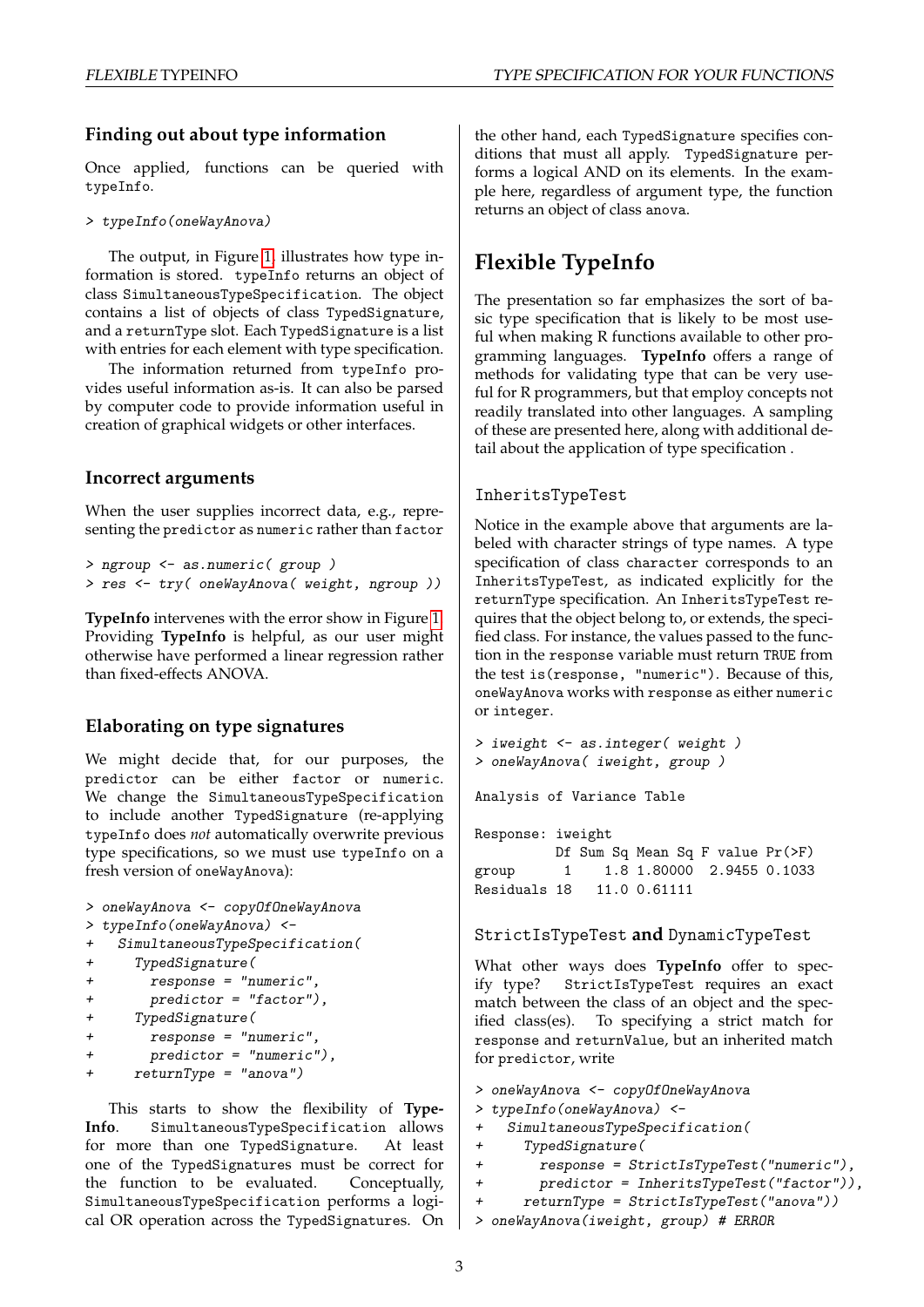Both StrictIsTypeTestand InheritsTypeTest accept a vector of class names.

The DynamicTypeTest allows evaluation of arbitrary expressions during type checking. For instance, the ANOVA anticipates that the length of predictor is the same as the length of response:

```
> typeInfo(oneWayAnova) <-
```

```
+ SimultaneousTypeSpecification(
+ TypedSignature(
+ response = "numeric",
+ predictor = quote(
+ length(predictor) ==
+ length(response) &&
+ is(predictor, "factor"))),
+ returnType = StrictIsTypeTest("anova"))
> short \leq weight [-1]> oneWayAnova(short, group) # ERROR
```
Note that the expression in DynamicTypeTest has access to argument names, and uses quote to protect premature evaluation. DynamicTypeTest can also be used in the return statement.

#### **Return types**

As written here, the returnType applies to all TypedSignature's. That is, the function always returns an anova object, regardless of argument type. Actually, each TypedSignature can have its own returnType, allowing for a return type that depends on argument type.

#### IndependentTypeSpecification

We saw how several TypedSignature statements allow different types for predictor. IndependentTypeSpecification provides another mechanism to specifying alternative types:

```
> oneWayAnova <- copyOfOneWayAnova
```

```
> typeInfo(oneWayAnova) <-
```

```
IndependentTypeSpecification(
```

```
response = "numeric",
```

```
predictor = c('factor", "numeric")
```
IndependentTypeSpecification expects a list of argument names, each with a character vector of possible types. While SimultaneousTypeSpecification performs a logical OR across each TypedSignature, IndependentTypeSpecification performs logical OR within arguments.

## **Behind the scenes: TypeInfo limitations and opportunities**

Several aspects of **TypeInfo** provide opportunities for creative application. Type tests in **TypeInfo** form a hierarchy of S4 classes. This makes it easy to transform typeInfo output to structures or text representations that interface with other packages or programming languages. The approach is to specify methods that traverse the **TypeInfo** hierarchy, transforming **TypeInfo** objects into the desired format. InheritsTypeTest and StrictIsTypeTest rely on named classes, including user-defined S4 classes. Coupled with methods for parsing S4 objects (e.g., in the **XML** package), this provides one route to automatically generating **widgetInvoke** graphical interfaces or bindings for web-based services.

**TypeInfo** is not a universal solution. Perhaps the biggest limitation is that **TypeInfo** does not deal with S4 methods. The rationale is that arguments used for method dispatch must already satisfy type criteria. However, S4 methods may contain arguments that are not used for method dispatch, and the type of these arguments cannot be typed. S4 method dispatch imposes a test equivalent only to SimultaneousTypeSpecification in conjunction with InheritsTypeTest, rather than allowing the flexibility of **TypeInfo**. In addition, the valueClass argument of setMethod allows specification but not checking of the return type. A useful extension would enable typeInfo to query S4 generics, providing a uniform interface to retrieving type information.

Conceptually, **TypeInfo** works by inserting typechecking code at the first line of the function, and after (implicit or explicit) return statements. The extra code requires evaluation, slowing execution and making **TypeInfo** inappropriate in situations where speed is of the essence. In such situation, present a public type-checked 'wrapper' to help ensures only correct argument types reach the speed-critical functions. **TypeInfo** does not usually have side-effects, but a poorly written DynamicTypeTest could alter argument or return values unexpectedly.

### **Final hints and tips**

We have seen how **TypeInfo** provides reflection, annotating function definitions with information to check argument types. The reflection provided by **TypeInfo** has several advantages. The user is informed of incorrect arguments, avoiding possibly subtle errors during function execution. The programmer is free to focus on the body of the function, rather than argument type checking. Other programmers can determine argument requirements or return values without detailed inspection of code or documentation. These and other advantages suggest application of **TypeInfo** as a way to enhance the effectiveness of your R programming.

For many purposes, the combination of SimultaneousTypeSpecification, TypedSignature, and a single returnType is the best way to use **Type-Info**. This results in type signatures that trans